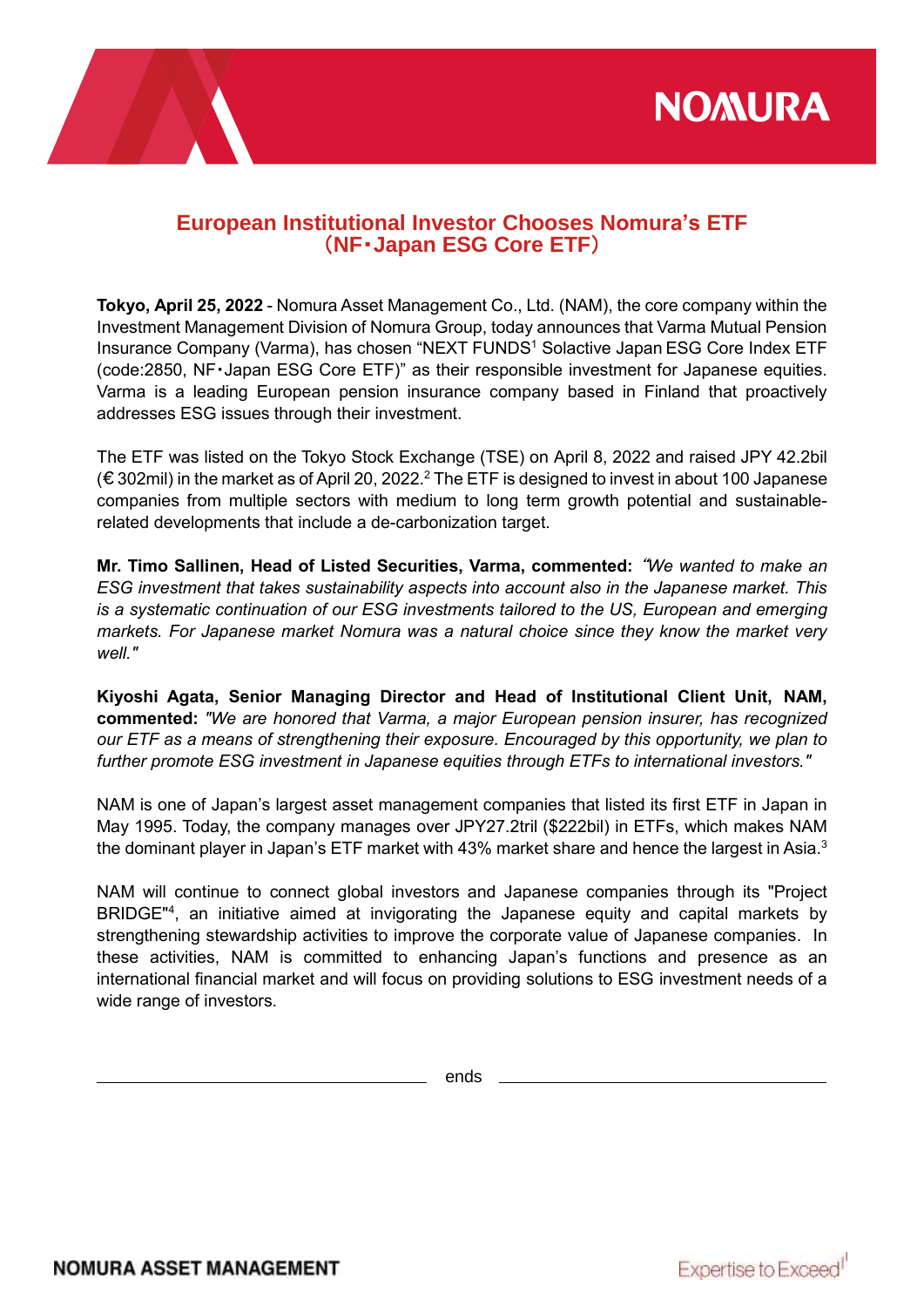**Notes to Editors:** 



<sup>1</sup> "NEXT FUNDS" is the brand name for the ETF product range of Nomura Asset Management Co., Ltd., representing "**N**omura **Ex**change **T**raded **Funds**". For details, please check<https://nextfunds.jp/en/>

<sup>2</sup> As of April 20, 2022. Converted JPY139.73 to EUR1.

<sup>3</sup> As of end of March, 2022. Converted JPY122.39 to USD1.

<sup>4</sup> Please refer to the news release "Nomura Asset Management to Launch "Project BRIDGE" to Link Investors and Japanese Corporations" issued on March 8, 2022. [https://global.nomura-am.co.jp/media/pdf/20220308\\_JX6Q4GXY.pdf](https://global.nomura-am.co.jp/media/pdf/20220308_JX6Q4GXY.pdf)

#### About Nomura

Nomura is a global financial services group with an integrated network spanning over 30 countries and regions. By connecting markets East & West, Nomura services the needs of individuals, institutions, corporates and governments through its three business divisions: Retail, Wholesale (Global Markets and Investment Banking), and Investment Management. Founded in 1925, the firm is built on a tradition of disciplined entrepreneurship, serving clients with creative solutions and considered thought leadership. For further information about Nomura, visit [www.nomura.com.](https://www.nomura.com/)

#### About Varma Mutual Pension Insurance Company

Varma Mutual Pension Insurance Company is a Finnish responsible and solvent investor of pension funds. The company is responsible for the statutory earnings-related pension cover of some 917,000 people in the private sector. Premiums written totalled EUR 5.6 billion in 2021 and pension payments stood at EUR 6.2 billion. Varma's investment portfolio amounted to EUR 59.0 billion at the end of 2021.

#### **Disclaimer of "Solactive Japan ESG Core Index"**

THIS FUND IS NOT SPONSORED, ENDORSED, SOLD OR PROMOTED BY SOLACTIVE AG ("SOLACTIVE") OR ANY OF ITS AFFILIATES. (COLLECTIVELY, THE "SOLACTIVE PARTIES"). THE SOLACTIVE INDEX IS THE EXCLUSIVE PROPERTY OF SOLACTIVE. SOLACTIVE AND THE SOLACTIVE INDEX NAME IS A SERVICE MARK(S) OF SOLACTIVE OR ITS AFFILIATES AND HAVE BEEN LICENSED FOR USE FOR CERTAIN PURPOSES BY NOMURA ASSET MANAGEMENT CO., LTD. NONE OF THE SOLACTIVE PARTIES MAKES ANY REPRESENTATION OR WARRANTY, EXPRESS OR IMPLIED, TO THE ISSUER OR OWNERS OF THIS FUND OR ANY OTHER PERSON OR ENTITY REGARDING THE ADVISABILITY OF INVESTING IN FUNDS GENERALLY OR IN THIS FUND PARTICULARLY OR THE ABILITY OF ANY SOLACTIVE INDEX TO TRACK CORRESPONDING STOCK MARKET PERFORMANCE.

ALTHOUGH SOLACTIVE SHALL OBTAIN INFORMATION FOR INCLUSION IN OR FOR USE IN THE CALCULATION OF THE SOLACTIVE INDEX FROM SOURCES THAT SOLACTIVE CONSIDERS RELIABLE, NONE OF THE SOLACTIVE PARTIES WARRANTS OR GUARANTEES THE ORIGINALITY, ACCURACY AND/OR THE COMPLETENESS OF ANY SOLACTIVE INDEX OR ANY DATA INCLUDED THEREIN. NONE OF THE SOLACTIVE PARTIES MAKES ANY WARRANTY, EXPRESS OR IMPLIED, AS TO RESULTS TO BE OBTAINED BY THE ISSUER OF THE FUND, OWNERS OF THE FUND, OR ANY OTHER PERSON OR ENTITY, FROM THE USE OF ANY SOLACTIVE INDEX OR ANY DATA INCLUDED THEREIN. NONE OF THE SOLACTIVE PARTIES SHALL HAVE ANY LIABILITY FOR ANY ERRORS, OMISSIONS OR INTERRUPTIONS OF OR IN CONNECTION WITH ANY SOLACTIVE INDEX OR ANY DATA INCLUDED THEREIN.

## **Disclaimer of Nomura Asset Management**

The contents of this material are based on an English translation of a Japanese announcement made on April 25, 2022 by Nomura Asset Management Co., Ltd. Whilst every effort has been made to translate the Japanese document into English, the accuracy and correctness of this translation are not guaranteed, therefore please refer to the original Japanese document.

Please note that the information contained in this document is for reference purposes only and does not constitute an offer to sell or the solicitation of an offer to buy securities by Nomura Asset Management Co.,<br>**MURA ASSET MANAGEMENT** 2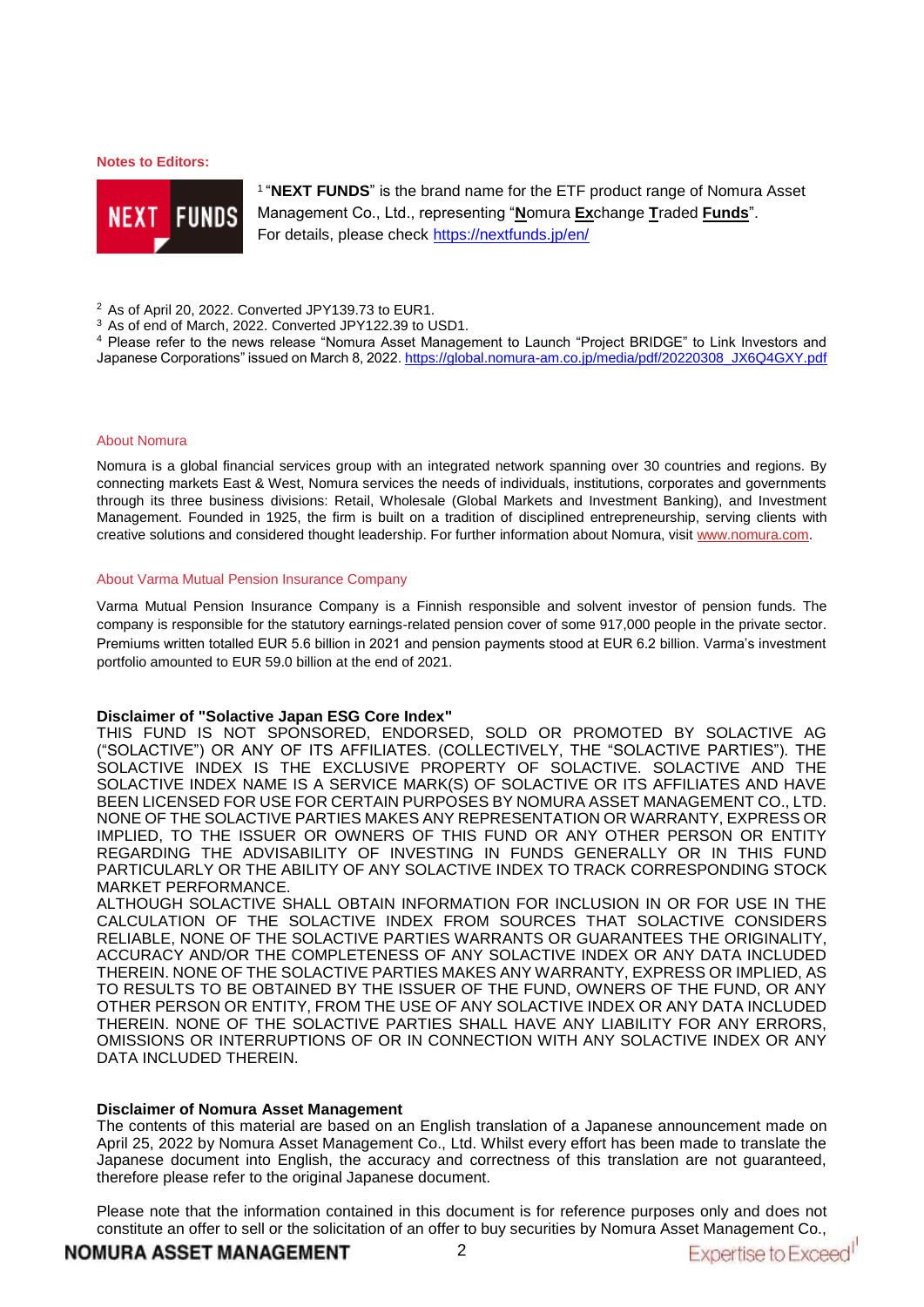Ltd. to any person in Japan and does not constitute a distribution, an offer to sell or the solicitation of an offer to buy any securities or provide any services in any jurisdiction in which such distribution or offer is not authorized.

Furthermore, none of the shares of the Fund have been or will be registered under the United States Securities Act of 1933, as amended ("1933 Act"), or under the securities laws of any state or political subdivision of the United States of America or any of its territories, possessions or other areas subject to its jurisdiction including the Commonwealth of Puerto Rico (the "United States"). The Fund has not been and will not be registered under the United States Investment Company Act of 1940, as amended, nor under any other US federal laws.

Accordingly, the information in this document is not made or directed to any person in the United States and under no circumstance shall the provision of the information in this document be deemed to constitute an offer of securities or an offer to provide any services to any person in the United States or to any U.S. Person as the term is defined under 1933 Act.

Furthermore, the information in this document is not made or directed to any person in the United Kingdom and under no circumstances shall the provision of the information in this document be deemed to constitute an offer of securities or an offer to provide any services to any person in the United Kingdom.